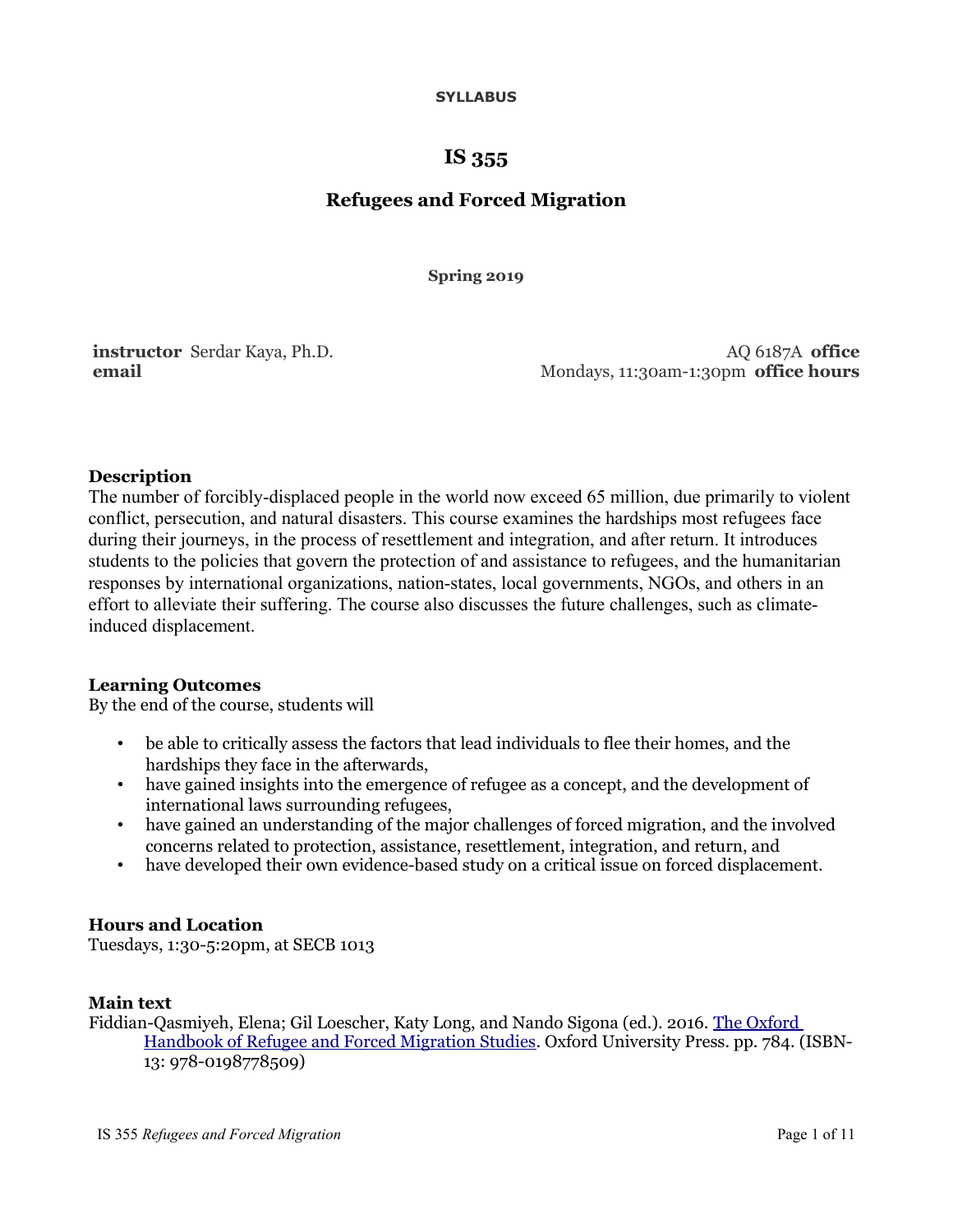#### **Recommended texts**

- Koser, Khalid. 2016. [International Migration: A Very Short Introduction.](https://www.amazon.ca/International-Migration-Very-Short-Introduction/dp/0198753772/) Oxford University Press. pp. 160. (ISBN-13: 978-0198753773)
- Orchard, Phil. 2015. [A Right to Flee: Refugees, States, and the Construction of International](https://www.amazon.ca/Right-Flee-Construction-International-Cooperation/dp/1107431697/)  [Cooperation.](https://www.amazon.ca/Right-Flee-Construction-International-Cooperation/dp/1107431697/) Cambridge University Press. pp. 312. (ISBN-13: 978-1139923293)
- Tinti, Peter; and Tuesday Reitano. 2017. [Migrant, Refugee, Smuggler, Savior.](https://www.amazon.ca/Migrant-Refugee-Smuggler-Savior-Peter/dp/0190668598/) Oxford University Press. pp. 352. (ISBN-13: 978-0190668594)

#### **Supplementary sources**

See the corresponding weeks in the Course Schedule below. (Students can hardly read all of the recommended works in one semester. Many of these readings are classic works, and they can offer guidance to students who have a special interest in the particular topic, and/or plan to write term papers on it.)

# **Grading**

- Midterm exam 30% week 7, in class
- Term paper 30% Mar 26, Tuesday, 11:55pm
- $-$  Final exam  $30\%$
- Participation 10%

# **The Term Paper**

- The Term Paper will be between 5,000 and 8,000 words. A pdf file with detailed instructions, as well as other supporting documents will be uploaded to the online platform.
- In order to get credit, students are required to submit two identical copies of the assignment before the deadline. One copy is to be uploaded to Canvas (in .pdf format), and the other is to be submitted to turnitin.com. ID and password for turnitin.com will be provided in lecture. (See below for more on turnitin.com.)
- Term paper projects are meant to come together after a semester-long process. Therefore, excuses will not be accepted for minor emergencies that occur shortly before the deadline. Deadline extensions are reserved for highly-exceptional cases.

# **Penalty for Late Submissions**

- For late submissions, students will be assessed a penalty of 10% per each calendar day.
- Late submissions will not be accepted after five calendar days.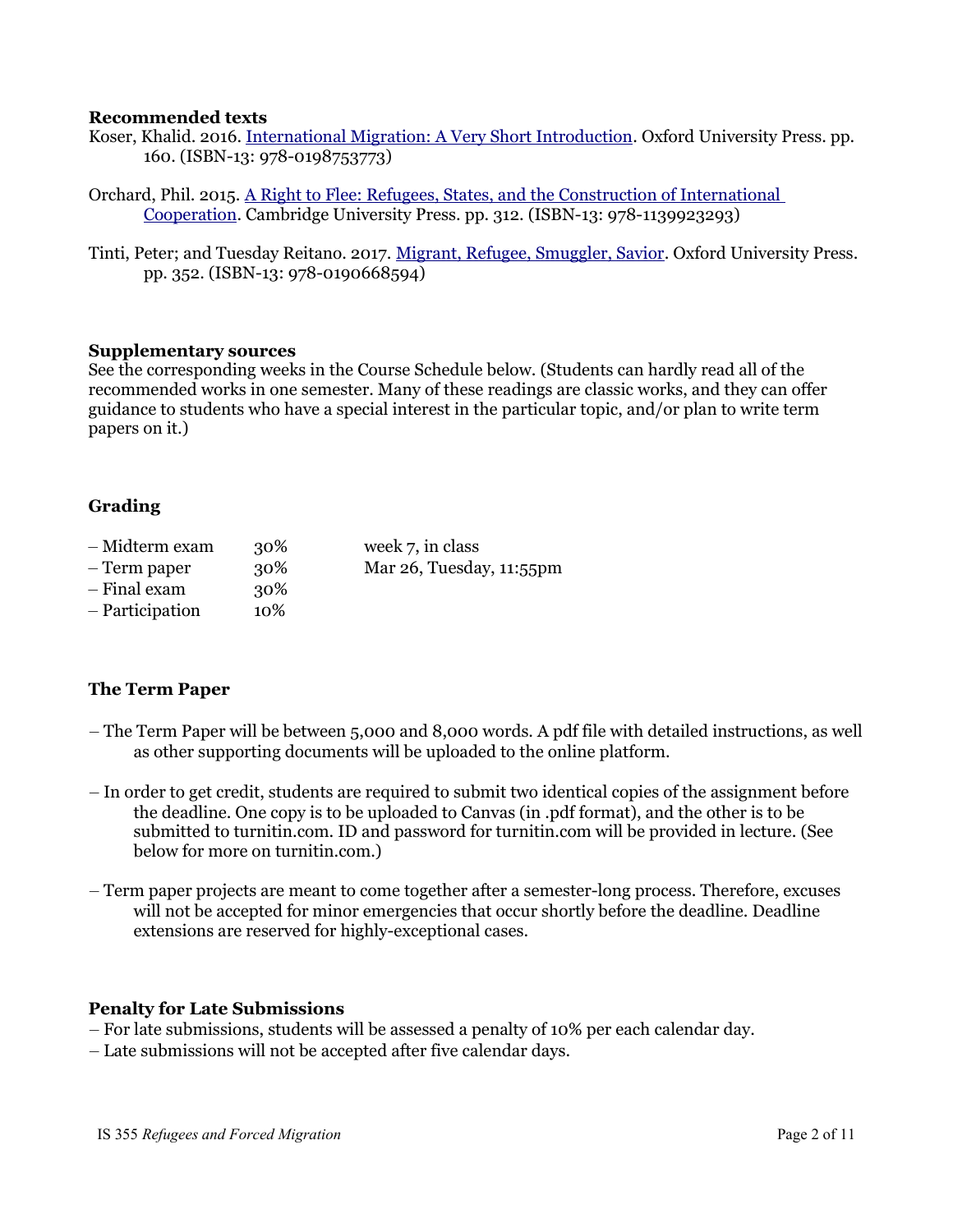# **Turnitin.com**

- Written work for this course will be submitted via Turnitin, a third party service licensed for use by SFU. Turnitin is used for originality checking to help detect plagiarism. Students will be required to create an account with Turnitin, and to submit their work via that account, on the terms stipulated in the agreement between the student and Turnitin. This agreement includes the retention of your submitted work as part of the Turnitin database.
- Any student with a concern about using the Turnitin service may opt to use an anonymous identity in their interactions with Turnitin. Students who do not intend to use Turnitin in the standard manner must notify the instructor at least two weeks in advance of any submission deadline. In particular, it is the responsibility of any student using the anonymous option (i.e. false name and temporary e-mail address created for the purpose) to inform the instructor such that the instructor can match up the anonymous identity with the student.
- For more information see the Protection of Privacy section of the SFU calendar at <http://www.sfu.ca/students/calendar/2014/spring/fees-and-regulations/student-contract/pop.html>
- You can find additional information about using Turnitin.com at: <https://www.sfu.ca/tlc/technology/turnitin.html>

# **Classroom Rules**

- Full attendance is necessary for a successful grade.
- Students are expected to do all the readings for the week before coming to class.
- All electronic devices must be switched off during class. If you really want to use an electronic device, you must sit at the backmost row so as not to distract others. See the below article for the reason behind this rule:

Susan Dynarski. 2017. Laptops Are Great. But Not During a Lecture or a Meeting, *The New York Times*, November 22. [https://www.nytimes.com/2017/11/22/business/laptops-not-during](https://www.nytimes.com/2017/11/22/business/laptops-not-during-lecture-or-meeting.html)[lecture-or-meeting.html](https://www.nytimes.com/2017/11/22/business/laptops-not-during-lecture-or-meeting.html)

# **Communication**

My policy is to reply to all email messages in 24 hours. If you do not receive a reply in 48 hours, feel free to send me a reminder message.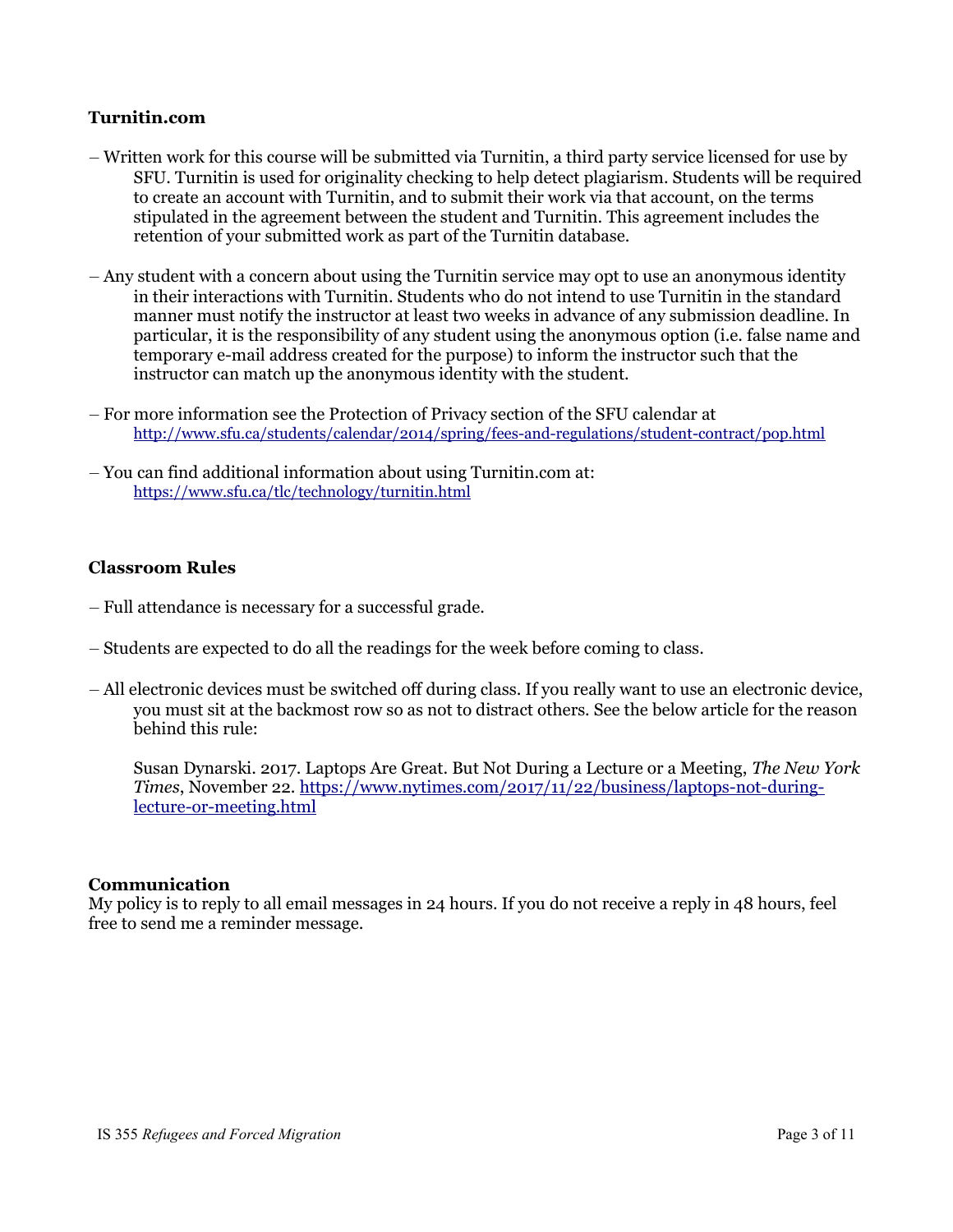# **Course Schedule**

#### **WEEK ONE January 8, Tuesday**

### **Introduction**

**Main Required Reading** Shacknove, Andrew E. 1985. "Who is a Refugee?" *Ethics* 95(2): 274-284.

#### **Other Required Readings**

#1: Nazario, Sonia. 2015. The refugees at our door. *The New York Times*, October 10. <https://www.nytimes.com/2015/10/11/opinion/sunday/the-refugees-at-our-door.html> #2: Kaya, Serdar. 2019. "Refugees." In *The Palgrave Encyclopedia of Global Security Studies*.

#### **Recommended Readings**

#1: Helton, Arthur C. 2002. *Introduction* (Ch. 1 in Price of Indifference). Oxford UP. #2: Helton, Arthur C. 2002. *Why Refugees Matter* (Ch. 2 in Price of Indifference). Oxford UP. #3: Chimni, Bhupinder S. 2009. "The Birth of a Discipline: From Refugee to Forced Migration Studies." *Journal of Refugee Studies* 22(1): 11-29.

#4: Zetter, Roger. 2007. "More Labels, Fewer Refugees: Remaking the Refugee Label in an Era of Globalization." *Journal of Refugee Studies* 20(2): 172-192.

#### **WEEK TWO January 15, Tuesday**

# **Framing Forced Migration**

**Main Required Reading** Introduction (Chapter 1, Orchard 2015)

#### **Other Required Readings**

#1: Introduction: Refugee and Forced Migration Studies in Transition (Handbook, Ch. 1) #2: Histories of Refugee and Forced Migration Studies (Handbook, Ch. 2)

#### **Recommended Readings**

#1: Chatty, Dawn; and Philip Marfleet. 2013. "Conceptual Problems in Forced Migration." *Refugee Survey Quarterly* 32(2): 1-13.

- #2: United Nations High Commissioner for Refugees (UNHCR). 2018. The Global Report. Geneva: The UN Refugee Agency. [http://reporting.unhcr.org/publications#tab](http://reporting.unhcr.org/publications#tab-global_report&_ga=2.92152794.1162480800.1539723397-2019636585.1539723397)[global\\_report&\\_ga=2.92152794.1162480800.1539723397-2019636585.1539723397](http://reporting.unhcr.org/publications#tab-global_report&_ga=2.92152794.1162480800.1539723397-2019636585.1539723397)
- #3: United Nations High Commissioner for Refugees (UNHCR). 2018. Global Trends. Geneva: The UN Refugee Agency. [http://www.unhcr.org/en-](http://www.unhcr.org/en-us/statistics/unhcrstats/5b27be547/unhcr-global-trends-2017.html)

[us/statistics/unhcrstats/5b27be547/unhcr-global-trends-2017.html](http://www.unhcr.org/en-us/statistics/unhcrstats/5b27be547/unhcr-global-trends-2017.html)

#4: United Nations. 2016. New York Declaration for Refugees and Migrants. <http://www.unhcr.org/en-us/new-york-declaration-for-refugees-and-migrants.html>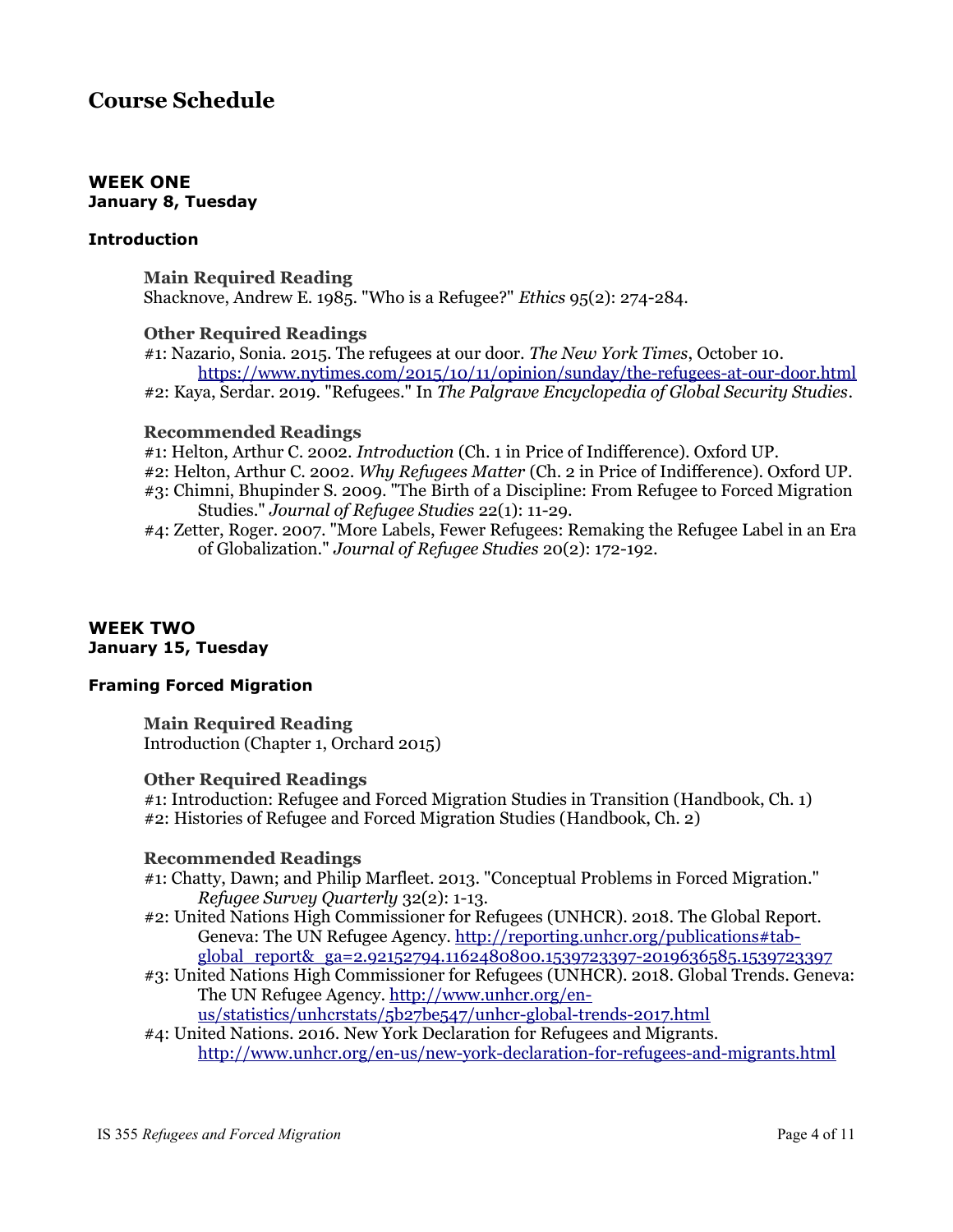## **WEEK THREE January 22, Tuesday**

### **International Law**

**Main Required Reading** International Law, Refugees and Forced Migration (Handbook, Ch. 3)

#### **Other Required Readings**

- #1: International Relations and Forced Migration (Handbook, Ch. 5)
- #2: State Controls: Borders, Refugees and Citizenship (Handbook, Ch. 19)
- #3: Fassin, Didier. 2016. From right to favor: The refugee question as moral crisis. *The Nation*, April 5.<https://www.thenation.com/article/from-right-to-favor/>

#### **Recommended Readings (key legal texts)**

#1: United Nations. 1951. *Convention Relating to the Status of Refugees*. #2: United Nations. 1967. *Protocol Relating to the Status of Refugees*.

#### **Recommended Readings (other texts)**

- #1: Betts, Alexander. 2010. "The Refugee Regime Complex." *Refugee Studies Quarterly* 29(1): 12-37.
- #2: Joppke, Christian. 1998. "Why Liberal States Accept Unwanted Immigration." *World Politics* 50(2): 266-293.
- #3: Carens, Joseph. 2013. *The Case for Open Borders* (Ch. 11 in The Ethics of Immigration). Oxford UP.
- #4: Hathaway, James C. 2007. "Why Refugee Law Still Matters." *Melbourne Journal of International Law* 8(1): 89-103.
- #5: Zetter, Roger 1991. "Labelling Refugees: Forming and Transforming a Bureaucratic Identity." *Journal of Refugee Studies* 4(1): 39-62.
- #6: Price, Matthew E. 2006. "Persecution Complex: Justifying Asylum Law's Preference for Persecuted People." *Harvard International Law Journal* 47(2): 413-466.
- #7: Kagan, Michael. 2006. "The Beleaguered Gatekeeper: Protection Challenges Posed by UNHCR Refugee Status Determination." *International Journal of Refugee Law* 18(1): 1-29.
- #8: Matas, David. 2001. "Refugee Determination Complexity." *Refuge* 19(4): 48-54.

#### **WEEK FOUR January 29, Tuesday**

# **International Institutions, and their Responses to Forced Migration**

**Main Required Reading** UNHCR and Forced Migration (Handbook, Ch. 17)

**Other Required Readings**

#1: Human Rights and Forced Migration (Handbook, Ch. 16) #2: The Norm Entrepreneurship of the UNHCR (Chapter 7, Orchard 2015)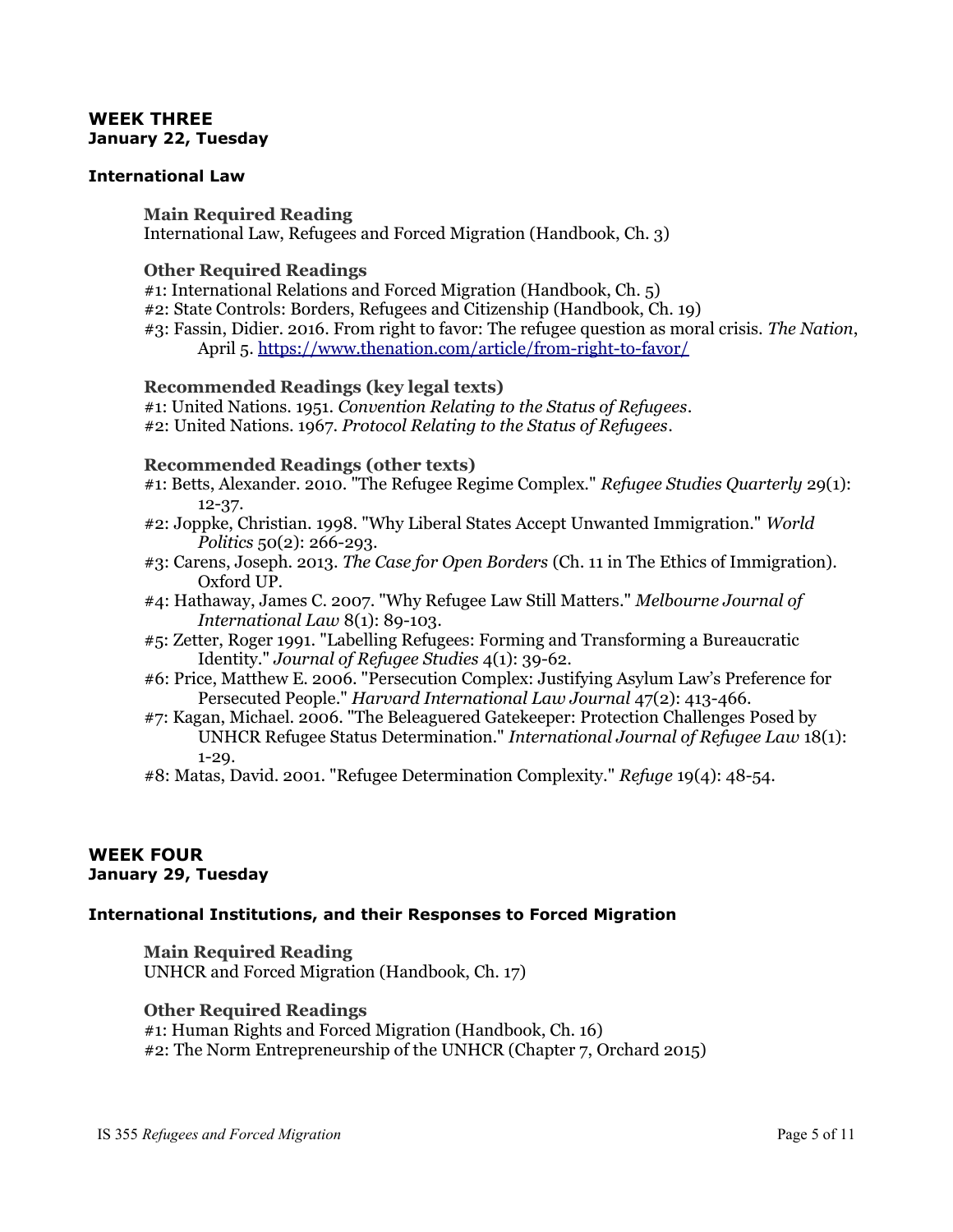#3: Nazario, Sonia. 2014. The children of the drug wars. *The New York Times*, July 11. [https://www.nytimes.com/2014/07/13/opinion/sunday/a-refugee-crisis-not-an](https://www.nytimes.com/2014/07/13/opinion/sunday/a-refugee-crisis-not-an-immigration-crisis.html)[immigration-crisis.html](https://www.nytimes.com/2014/07/13/opinion/sunday/a-refugee-crisis-not-an-immigration-crisis.html)

# **Recommended Readings**

- #1: UNRWA and Forced Migration (Handbook, Ch. 18)
- #2: Barnett, Michael. 2001. "Humanitarianism with a Sovereign Face: UNHCR in the Global Undertow." *The International Migration Review* 35(1): 244-277.
- #3: Slim, Hugo. 2002. "By What Authority? The Legitimacy and Accountability of Non-Governmental Organizations." *Journal of Humanitarian Assistance* 11: 45-68.
- #4: Forsythe, David. 2001. "UNHCR's Mandate: The Politics of Being Non-Political." *UNHCR New Issues in Refugee Research* No 33.

#### **WEEK FIVE February 5, Tuesday**

#### **Humanitarian Responses to Forced Migration**

**Main Required Reading** Refugees and Humanitarianism (Handbook, Ch. 24)

# **Other Required Readings**

#1: Humanitarian Reform: from Co-ordination to Clusters and Beyond (Handbook, Ch. 23)

#2: Bird, Laura. 2013. Fleeing Syria, refugees arrive to a different kind of hell in Greece. *The Atlantic*, May 3. [https://www.theatlantic.com/international/archive/2013/05/fleeing](https://www.theatlantic.com/international/archive/2013/05/fleeing-syria-refugees-arrive-to-a-different-kind-of-hell-in-greece/275531/)[syria-refugees-arrive-to-a-different-kind-of-hell-in-greece/275531/](https://www.theatlantic.com/international/archive/2013/05/fleeing-syria-refugees-arrive-to-a-different-kind-of-hell-in-greece/275531/)

#### **Recommended Readings**

- #1: Chimni, Bhupinder S. 2000. "Globalization, Humanitarianism, and the Erosion of Refugee Protection." Journal of Refugee Studies 13(3): 243-263.
- #2: "Humanitarian Reform: Fulfilling its Promise?" *Forced Migration Review* Issue 29.
- #3: Forsythe, David. 2003. "Refugees and the Red Cross: An Underdeveloped Dimension of Protection." *UNCHR New Issues in Refugee Research* No 76.
- #4: Orchard, Phil. 2010. "The Perils of Humanitarianism: Refugee and IDP Protection in Situations of Regime-Induced Displacement." *Refugee Survey Quarterly* 29(1): 38-60.

# **WEEK SIX February 12, Tuesday**

# **Midterm Exam**

In-class, during regular lecture time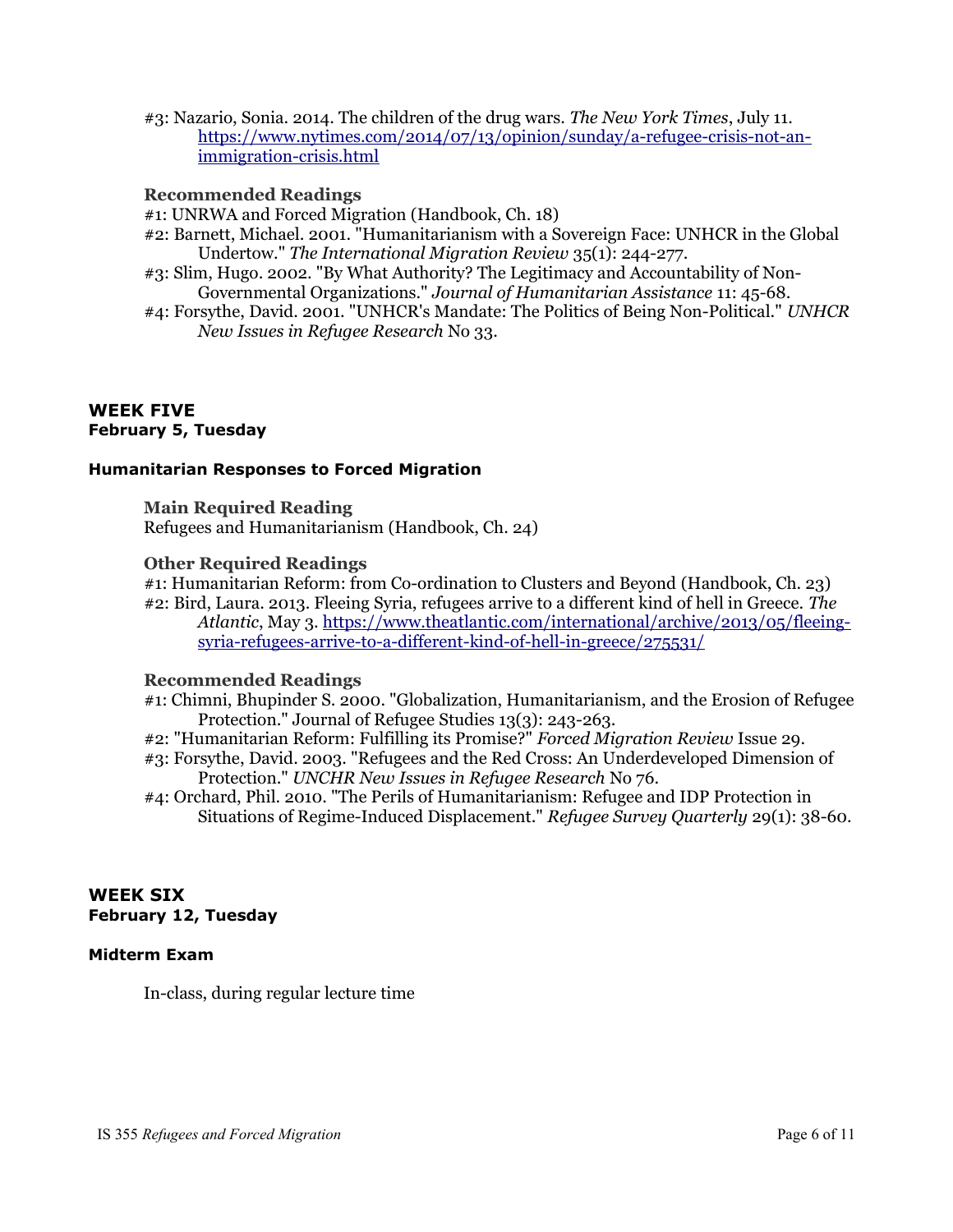# **WEEK SEVEN Reading Break**

No classes

# **WEEK EIGHT February 26, Tuesday**

#### **War, Conflict, Security**

# **Main Required Reading**

Conflict and Crisis-induced Displacement (Handbook, Ch. 25)

#### **Other Required Readings**

#1: Securitisation and Forced Migration (Handbook, Ch. 20)

#2: Graham, David A. 2015. Burma doesn't want the Rohingya but insists on keeping them. *The Atlantic*, June 12.

[https://www.theatlantic.com/international/archive/2015/06/burma-rohingya](https://www.theatlantic.com/international/archive/2015/06/burma-rohingya-migration-ban/395729/)[migration-ban/395729/](https://www.theatlantic.com/international/archive/2015/06/burma-rohingya-migration-ban/395729/)

# **Recommended Readings**

- #1: Milner, James. 2009. "Refugees and the Regional Dynamics of Peacebuilding." *Refugee Survey Quarterly* 28(1): 13-30.
- #2: Harvey, Colin J. 2001. "Refugees, Rights and Human Security." *Refuge* 19(4): 94-99.
- #3: Lischer, Sarah Kenyon. 2007. Causes and Consequences of Conflict-Induced Displacement, *Civil Wars* 9(2): 142-155.
- #4: Gammeltoft-Hansen, Thomas. 2014. "International Refugee Law and Refugee Policy: The Case of Deterrence Policies." *Journal of Refugee Studies* 27(4): 574-595.
- #5: Adamson, Fiona B. 2006. "Crossing Borders: International Migration and National Security." *International Security* 31(1): 165-199.
- #6: Andreas, Peter. "Redrawing the Line: Borders and Security in the Twenty-first Century." *International Security* 28(2): 78-111.
- #7: Adamson, Fiona B. 2006. "Crossing Borders: International Migration and National Security." *International Security* 31(1): 165-199.
- #8: Gleditsch, Kristian; and Idean Salehyan. 2006. "Refugees and the Spread of Civil War." *International Organization* 60(2): 335-366.

# **WEEK NINE March 5, Tuesday**

# **Internally Displaced Persons (IDPs)**

**Main Required Reading** Internal Displacement (Handbook, Ch. 13)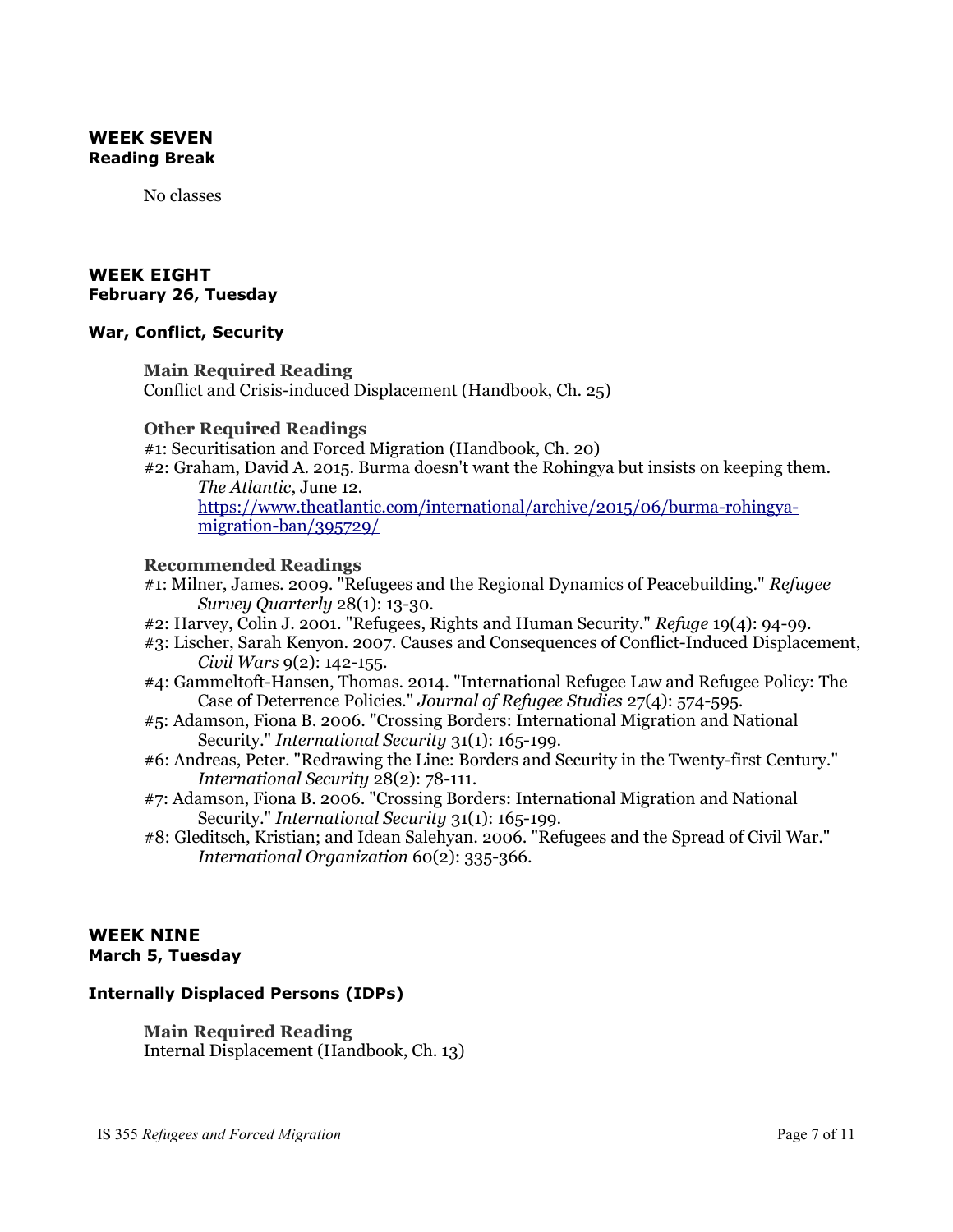### **Other Required Readings**

- #1: Internal Displacement Monitoring Centre (IDMC). 2018 Global Report on Internal Displacement.<http://www.internal-displacement.org/global-report/grid2018/>
- #2: Orchard, Phil. 2018. Introduction. In *Protecting the Internally Displaced: Rhetoric and Reality*. Routledge. pp. 1-20.

#### **Recommended Readings**

- #1: Mooney, Erin. 2005. "The Concept of Internal Displacement and the Case for Internally Displaced Persons as a Category of Concern." *Refugee Survey Quarterly* 24(3): 9-26.
- #2: Slim, Hugo. 1997. "Doing the Right Thing: Relief Agencies, Moral Dilemmas and Moral Responsibility in Political Emergencies and War." *Disasters* 21(3): 244-257.
- #3: Lee, Luke T. 2002. "The Refugee Convention and Internally Displaced Persons." International Journal of Refugee Law 13(3): 363-366.
- #4: United Nations High Commissioner for Refugees (UNHCR). 1998. Guiding Principles on Internal Displacement.
- #5: United Nations. 2013. Protection of and Assistance to Internally Displaced Persons.
- #6: United Nations. 2012. Resolution on Human Rights of Internally Displaced Persons.

# **WEEK TEN March 12, Tuesday**

### **Resettlement**

**Main Required Reading** Resettlement (Handbook, Ch. 40)

# **Other Required Readings**

- #1: Presse, Debra, and Jessie Thomson. 2007. "The Resettlement Challenge: Integration of Refugees from Protracted Refugee Situations." *Refuge* 25(1): 94-99.
- #2: Labman, Shauna. 2007. "Resettlement's Renaissance: A Cautionary Advocacy." *Refuge*  $24(2): 35-47.$

#### **Recommended Readings**

#1: United Nations High Commissioner for Refugees (UNHCR). 2004. Resettlement Handbook.

# **WEEK ELEVEN March 19, Tuesday**

# **Refugee Integration**

**Main Required Reading** Local Integration (Handbook, Ch. 38)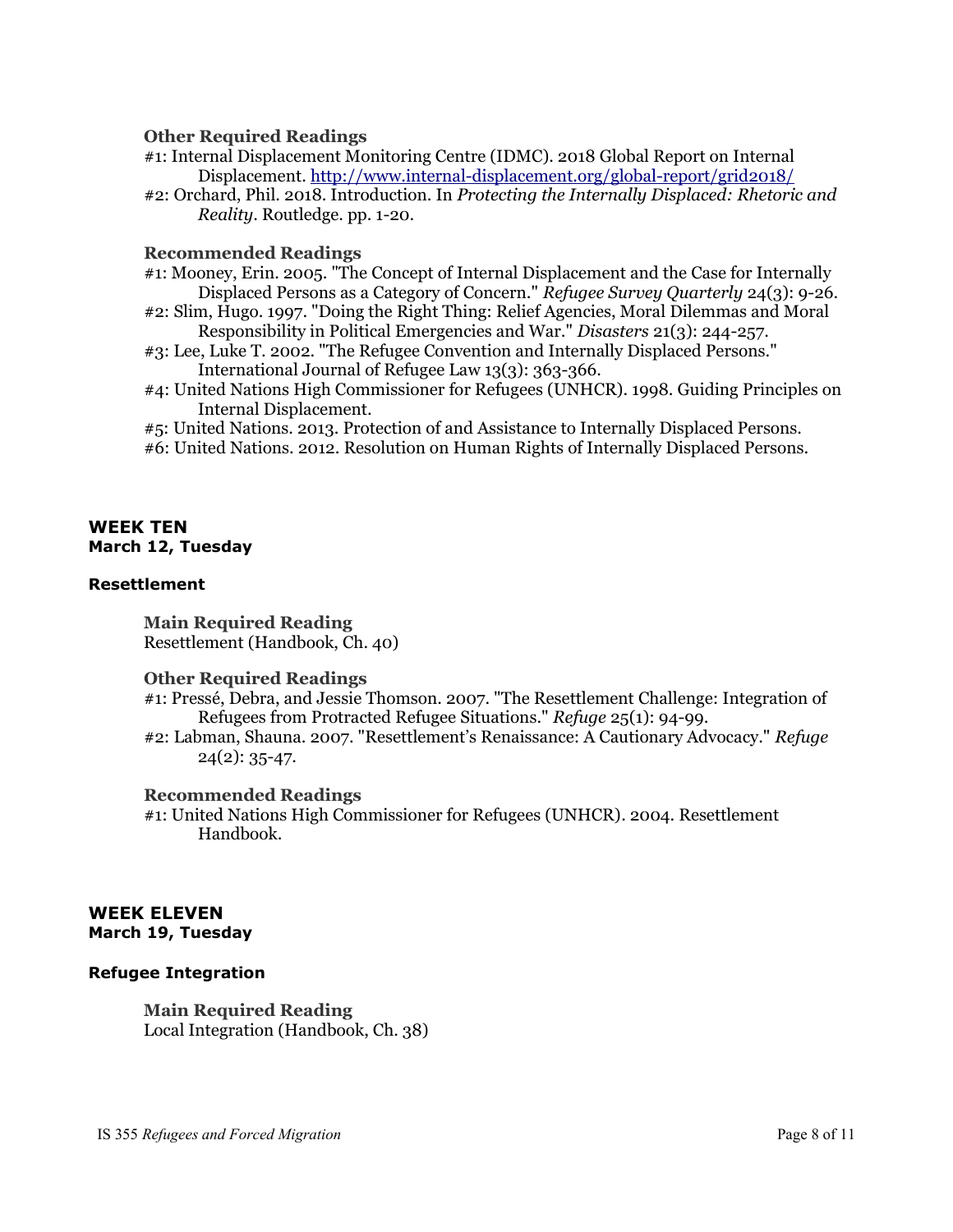**Other Required Readings**

- #1: Rethinking Durable Solutions (Handbook, Ch. 37)
- #2: Nayeri, Dina. 2017. The ungrateful refugee: 'We have no debt to repay.' *The Guardian*, April 4. [https://www.theguardian.com/world/2017/apr/04/dina-nayeri-ungrateful](https://www.theguardian.com/world/2017/apr/04/dina-nayeri-ungrateful-refugee)[refugee](https://www.theguardian.com/world/2017/apr/04/dina-nayeri-ungrateful-refugee)

# **Recommended Readings**

- #1: Ager, Alistair, and Alison Strang. 2008. "Understanding Integration: A Conceptual Framework." *Journal of Refugee Studies* 21(2): 166-191.
- #2: Hopkins, Daniel J. 2010. "Politicized Places: Explaining Where and When Immigrants Provoke Local Opposition." *American Political Science Review* 104(1): 40-60.
- #3: Strang, Alison; and Alastair Ager. 2010. "Refugee Integration: Emerging Trends and Remaining Agendas." *Journal of Refugee Studies* 23(4): 589-607.
- #4: Valenta, Marko; and Nihad Bunar. 2010. "State Assisted Integration: Refugee Integration Policies in Scandinavian Welfare States: the Swedish and Norwegian Experience." *Journal of Refugee Studies* 23(4): 463-483.
- #5: Fielden, Alexandra. 2008. "Local integration: An Under-Reported Solution to Protracted Refugee Situations." *UNHCR New Issues in Refugee Research* No 158.
- #6: Crisp, Jeff. 2004. "The Local Integration and Local Settlement of Refugees: A Conceptual and Historical Analysis." *UNHCR New Issues in Refugee Research* No 102.
- #7: Jacobsen, Karen. 2001. "The Forgotten Solution: Local Integration for Refugees in Developing Countries." *UNHCR New Issues in Refugee Research* No 45.
- #8: Polzer, Tara. 2008. "Invisible Integration: How Bureaucratic, Academic and Social Categories Obscure Integrated Refugees." *Journal of Refugee Studies* 21(4): 476-497.
- #9: Hathaway, James C. 2007. "Refugee Solution, or Solutions to Refugeehood?" *Refuge* 24(2): 3-10.

# **WEEK TWELVE March 26, Tuesday**

# **Return**

**Main Required Reading** "Voluntary" Repatriation and Reintegration (Handbook, Ch. 39)

# **Other Required Readings**

#1: Protracted Refugee Situations (Handbook, Ch. 12)

#2: Bulawayo, NoViolet. 2013. Return. *The Telegraph*, June 2.

[https://www.telegraph.co.uk/culture/hay-festival/10087546/Booker-Prize-2013-](https://www.telegraph.co.uk/culture/hay-festival/10087546/Booker-Prize-2013-NoViolet-Bulawayo-returns-to-her-homeland.html) [NoViolet-Bulawayo-returns-to-her-homeland.html](https://www.telegraph.co.uk/culture/hay-festival/10087546/Booker-Prize-2013-NoViolet-Bulawayo-returns-to-her-homeland.html)

# **Recommended Readings**

- #1: Taylor, Helen. 2013. "Refugees, the State and the Concept of Home." *Refugee Survey Quarterly* 32(2): 130-152.
- #2: Hathaway, James C. 1997. "The Meaning of Repatriation." *International Journal of Refugee Law* 9(4): 551-558.
- #3: Chimni, Bhupinder S. 2002. "Refugees, Return, and Reconstruction of 'Post-Conflict' Societies: A Critical Perspective." *International Peacekeeping* 9(2): 163-180.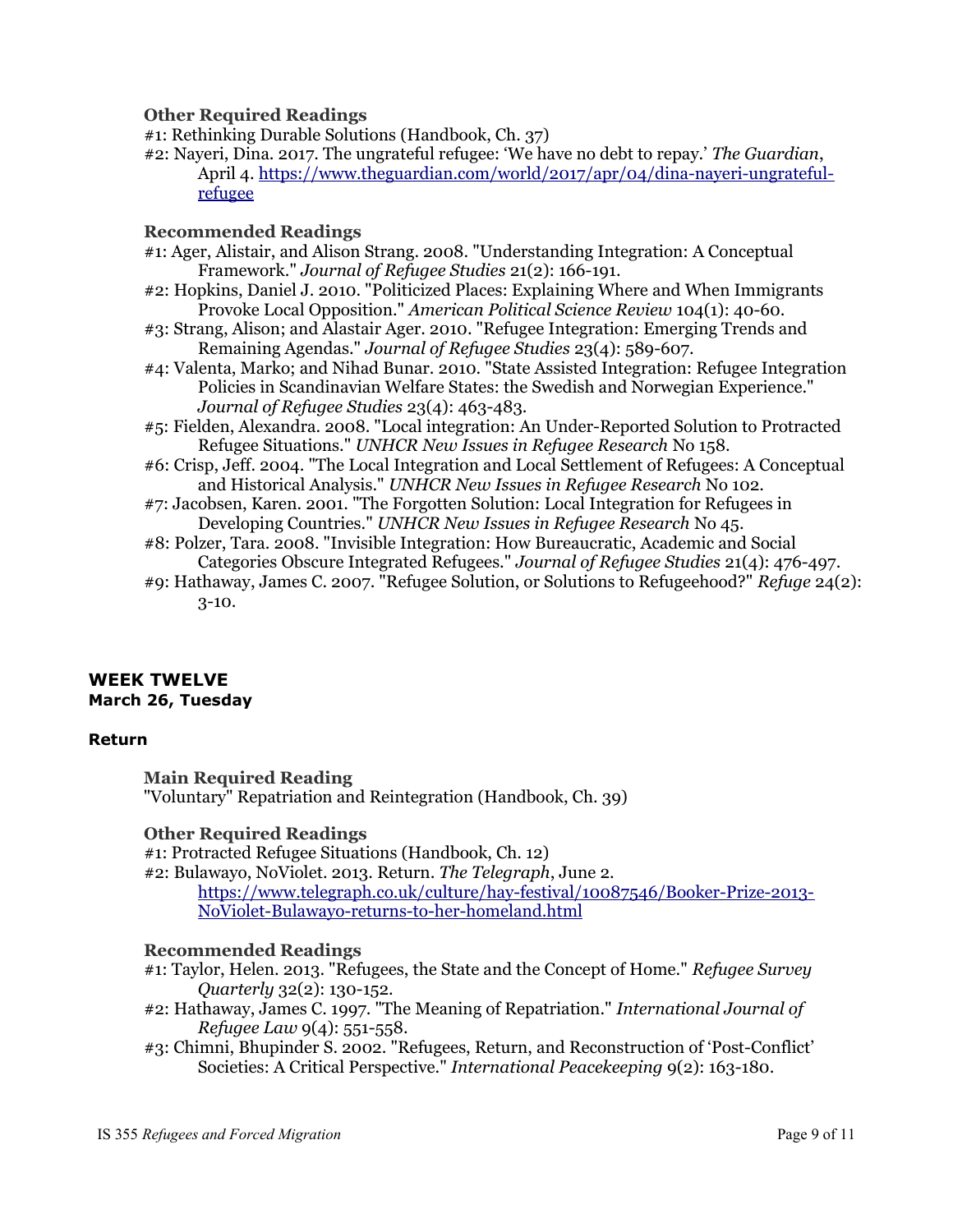- #4: Bradley, Megan. 2008. "Back to Basics: The Conditions of Just Refugee Returns." *Journal of Refugee Studies* 21(3): 285-304.
- #5: Chimni, Bhupinder S. 2004. "From Resettlement to Involuntary Repatriation: Towards a Critical History of Durable Solutions to Refugee Problems." *Refugee Survey Quarterly*  $23(3): 55-73.$
- #6: Chimni, Bhupinder S. 1993. "The Meaning of Words and the Role of UNHCR in Voluntary Repatriation." *International Journal of Refugee Law* 5(3): 442-460.
- #7: United Nations High Commissioner for Refugees (UNHCR). 2004. Handbook for Repatriation and Reintegration Activities.
- #8: United Nations. 2006. Protocol on the Property Rights of Returning Persons.

#### **WEEK THIRTEEN April 2, Tuesday**

#### **Future Challenges**

**Main Required Reading** #1: The Environment-mobility Nexus (Handbook, Ch. 27)

#### **Other Required Readings**

#1: Cohen, Roberta; and Megan Bradley. 2010. "Disasters and Displacement: Gaps in Protection." *International Humanitarian Legal Studies* 1: 95-142.

#### **Recommended Readings**

#1: International Federation of Red Cross and Red Crescent Societies (IFRC). World Disasters Report 2015. [https://www.ifrc.org/en/publications-and-reports/world-disasters](https://www.ifrc.org/en/publications-and-reports/world-disasters-report/)[report/](https://www.ifrc.org/en/publications-and-reports/world-disasters-report/)

#2: Martin, Susan F.; Sanjula Weerasinghe, and Abbie Taylor (ed.). 2014. *Humanitarian Crises and Migration: Causes, Consequences and Responses.* Routledge.

**FINAL EXAM PERIOD**

between April 10 and 24

# **FINAL EXAM FOR THIS COURSE**

April 13, at 8:30am

#### **SFU ACADEMIC CALENDAR**

<http://www.sfu.ca/students/calendar.html>

**Important**: always check online the latest information on your exams for possible time and venue changes